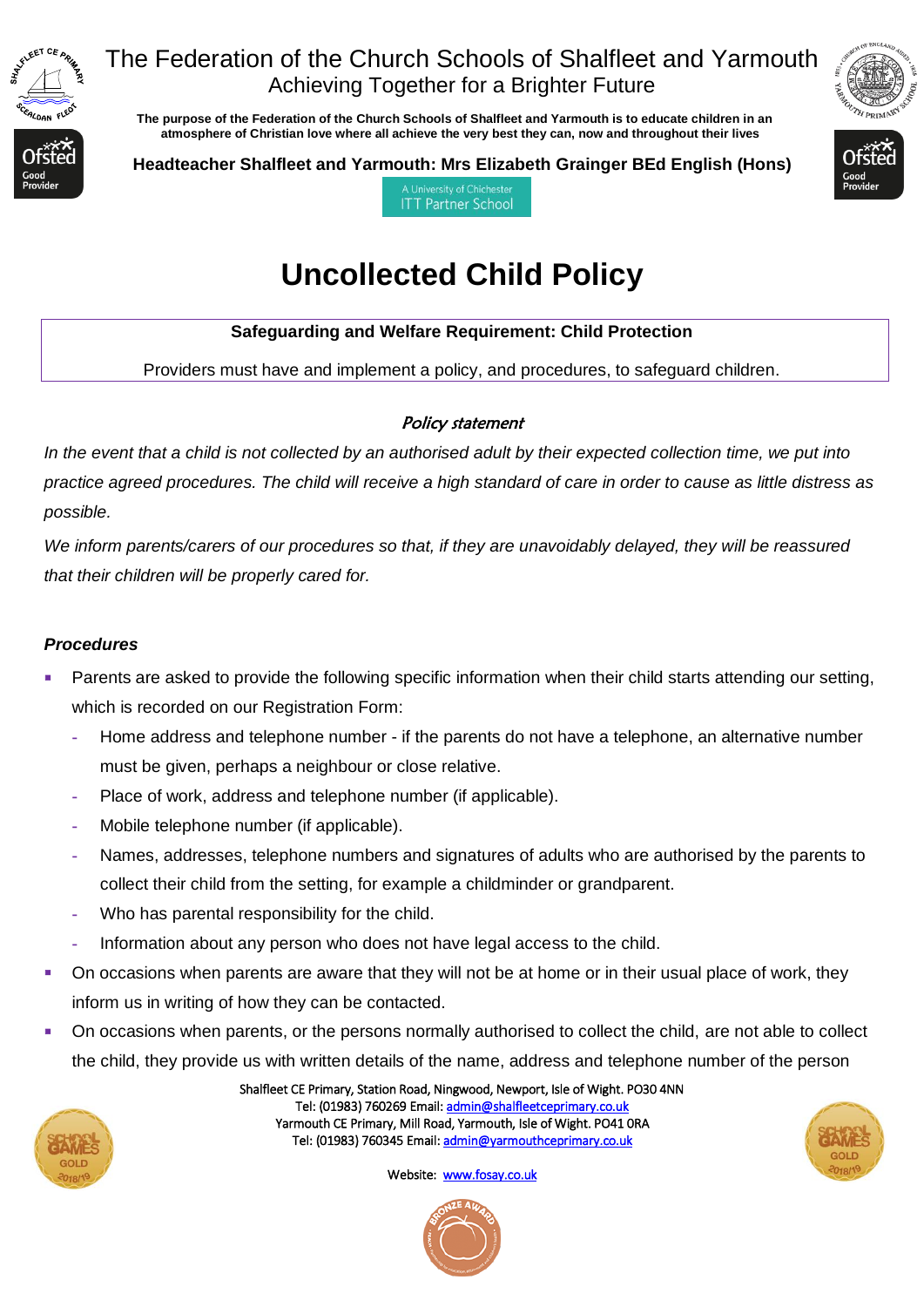

## The Federation of the Church Schools of Shalfleet and Yarmouth Achieving Together for a Brighter Future

 **The purpose of the Federation of the Church Schools of Shalfleet and Yarmouth is to educate children in an atmosphere of Christian love where all achieve the very best they can, now and throughout their lives** 





**ITT Partner School** 

who will be collecting their child. We agree with parents how to verify the identity of the person who is to collect their child.

- Parents are informed that if they are not able to collect the child as planned, they must inform us so that we can begin to take back-up measures. Our contact telephone number is [insert telephone number].
- ▪
- **■** If a child is not collected at their expected collection time, we follow the procedures below:
	- **-** The child's file is checked for any information about changes to the normal collection routines.
	- **-** If no information is available, parents/carers are contacted at home or at work.
	- **-** If this is unsuccessful, the adults who are authorised by the parents to collect their child and whose telephone numbers are recorded on the Registration Form - are contacted.
	- **-** All reasonable attempts are made to contact the parents or nominated carers.
	- **-** The child does not leave the premises with anyone other than those named on the Registration Form or in their file.
	- **-** If no-one collects the child within one hour of their expected collection time and there is no-one who can be contacted to collect the child, we apply the procedures for uncollected children.
	- **-** We contact the local authority children's social care team:
	- **-** The child stays at the setting in the care of two of our fully-vetted workers, one of whom will be our manager or deputy manager for child-minding provision until the child is safely collected either by the parents or by a social care worker.
	- **-** Social care will aim to find the parent or relative. If they are unable to do so, the child will become looked after by the local authority.
	- **-** Under no circumstances will [we/I] go to look for the parent, nor leave the setting premises with the child.
	- We ensure that the child is not anxious and [we/I] do not discuss [our/my] concerns in front of them.
	- **-** A full written report of the incident is recorded in the child's file.
- Depending on circumstances, we reserve the right to charge parents for the additional hours worked.
- Ofsted may be informed:

0300 123 1231 *(telephone number)*



Shalfleet CE Primary, Station Road, Ningwood, Newport, Isle of Wight. PO30 4NN Tel: (01983) 760269 Email[: admin@shalfleetceprimary.co.uk](mailto:admin@shalfleetceprimary.co.uk)  Yarmouth CE Primary, Mill Road, Yarmouth, Isle of Wight. PO41 0RA Tel: (01983) 760345 Email: admin@yarmouthceprimary.co.uk



Website: [www.fosay.co.uk](http://www.fosay.co.uk/)